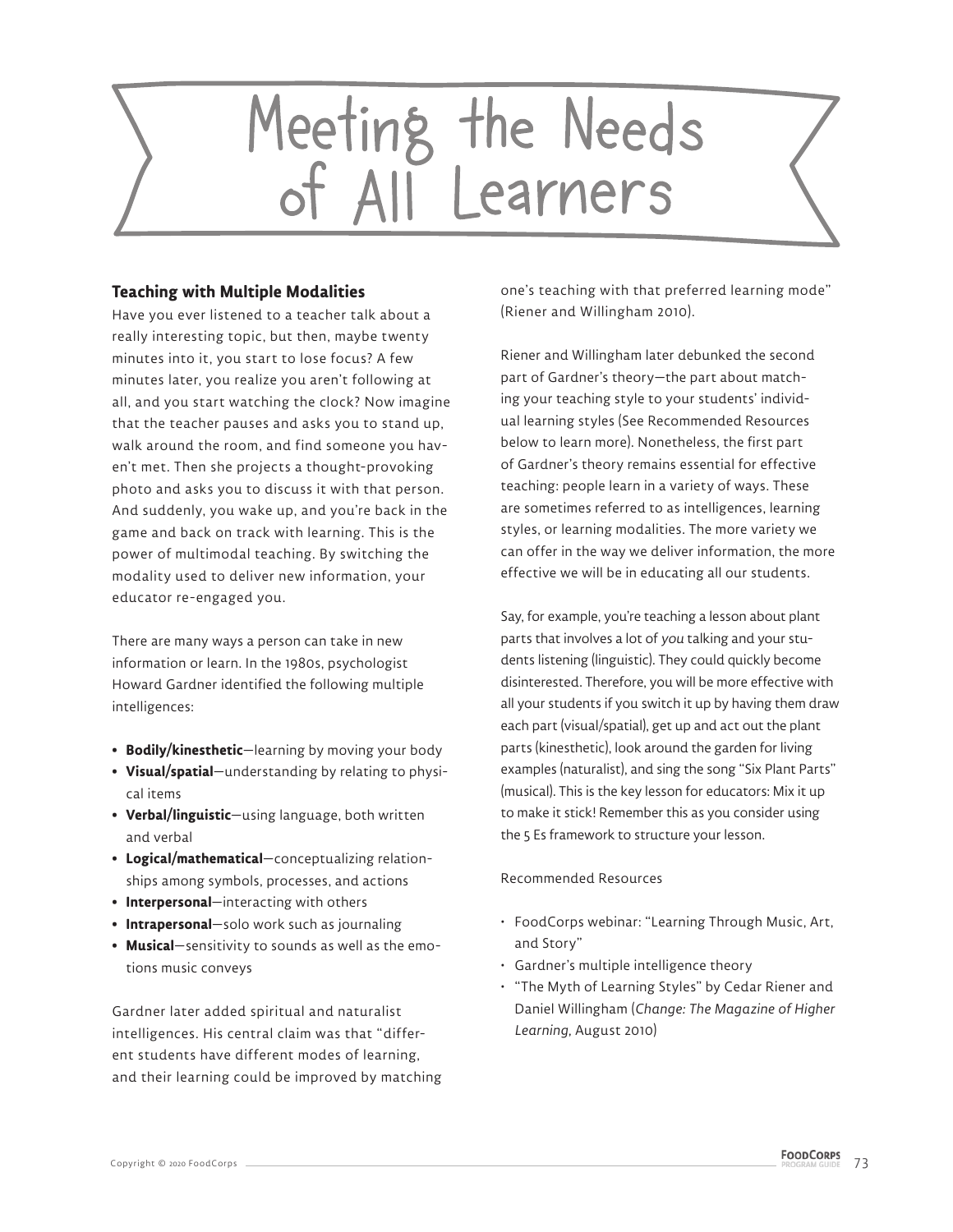# **Informing Your Teaching Practice with Child Development Characteristics**

Students have different learning styles, personalities, and needs. It's important not to put children in a box according to their age or any other information you may know about them. It is important to keep in mind that children develop new skills and abilities at different paces. One of the exciting opportunities

of hands-on learning is that it can be a particularly engaging way for students to engage in learning at every level, especially if they struggle in traditional classroom settings. You'll find more tips about specifically working with students with special needs below. Here you'll find some general tips to keep in mind when you are working with students of a specific age or grade based on general developmental stages.

| GRADES $K-3$ (AGES $5-9$ )                                     |                                                                                                             |
|----------------------------------------------------------------|-------------------------------------------------------------------------------------------------------------|
| Learning to be friends                                         | Focus on small-group activities rather than individual<br>activities.                                       |
| Want to be liked by adults                                     | Let students know that they've done a good job.                                                             |
| Learn best when physically active                              | Lead activities that encourage movement, physical<br>activity, and running.                                 |
| Easily motivated; don't like to fail                           | Provide encouragement; foster cooperation, not<br>competition.                                              |
| Concrete thinkers; more interested in doing than the<br>result | Focus on process rather than product and on short<br>activities that can be accomplished within the lesson. |

| <b>GRADES 4-8</b> (AGES 9-13)                                                                                                                                  |                                                                                                                                                                            |
|----------------------------------------------------------------------------------------------------------------------------------------------------------------|----------------------------------------------------------------------------------------------------------------------------------------------------------------------------|
| Acceptance by peer group and joining clubs is import-<br>ant; students look up to older youth.                                                                 | Allow for opportunities for role modeling by old-<br>er youth; use peer group to recognize good work;<br>don't allow put-downs. Help them identify their own<br>strengths. |
| Students show independence and want to find their<br>own solution; they begin to think abstractly and be-<br>come interested in specific subjects of interest. | Offer a wide array of activities to ensure that many<br>students can succeed. Offer simple, short directions<br>and brief learning experiences.                            |
| Can discuss current events in the community<br>and world.                                                                                                      | Allow for opportunities to engage in community-<br>based activities and problem solving.                                                                                   |
| Students are still active and may go through a growth<br>spurt. Often this happens to females before males.                                                    | Provide active learning experiences. Avoid competi-<br>tions between sexes, and don't compare students to<br>one another.                                                  |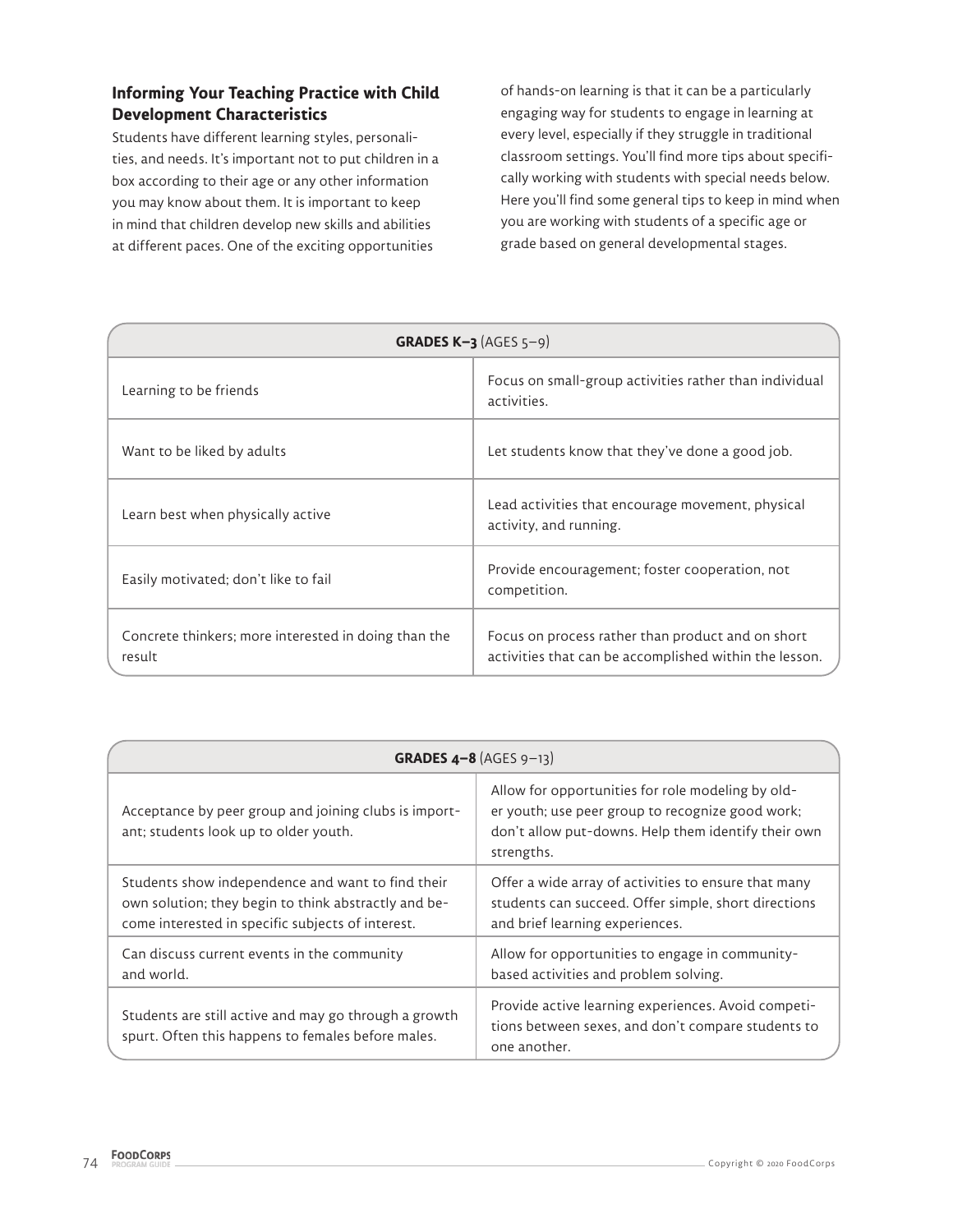## **Working with Students with Disabilities**

As part of our commitment to equity, diversity, and inclusion, FoodCorps service members, fellows, and staff must demonstrate the unwavering belief that every child can learn. We must also recognize that each child has unique needs and talents and makes progress at his or her own pace. During the course of your service, you will likely work with students who have disabilities. Part of serving with equity means that we acknowledge differences in student abilities and learning styles and work to create opportunities for every child to learn and contribute to his or her community.

Students with disabilities—those who experience challenges related to learning, language, mobility, or social–emotional development—often have the greatest difficulty achieving success in a traditional classroom setting. They may struggle to stay focused for long periods of time, to keep up with their peers in math or reading, to handle frustration, or to make friends with their classmates. For these students, the nontraditional, hands-on garden and food-based learning experiences that you provide can offer new opportunities to achieve success in school. We hope that you will seize this opportunity to help those students—and their peers and teachers—see and appreciate the talents that shine in the garden and with experiential food-based education.

The federal Individuals with Disabilities Education Act, which was reauthorized in 2004, requires that students with identified disabilities be provided with a "Free and Appropriate Education" within the "Least Restrictive Environment." This means that, to the maximum extent possible, students with disabilities must be educated in an inclusive environment, participating in classroom activities alongside their regularly abled peers.

#### Tips for serving students with disabilities

 $\checkmark$  Use "child-first" language when speaking with or about children with disabilities. This type of language puts the child before the disability. For example, she is a "child with autism," rather than an "autistic child."

- $\checkmark$  Reach out to the lead teacher in advance of your lesson to find out about the variety of student needs and abilities and to learn about particular strategies or supports that are most effective for individual students.
- $\checkmark$  Connect with the special education coordinator/ director or teachers at your school to learn more about the programming for students with special needs. If possible, offer support for hands-on learning opportunities in the garden or classroom.
- $\checkmark$  Remember that inclusion with equity means that not every child can or should be working on the same skills or activities at the same level. Be flexible, and whenever possible, differentiate your approach to meet the needs of individual students.
- $\checkmark$  Present information in multiple modalities so that all students can access the information regardless of learning style or level. For example, you may explain a concept verbally (for auditory learners), while using pictures, diagrams, or videos (for visual learners) and creating opportunities for practice that allow students to engage their other senses (for kinesthetic learners).

Terms to know when serving students with diverse needs and abilities

- **Modifications:** These are changes to the learning goal or objective. Modifications could change the instructional level, the content or curriculum covered, the performance criteria (objective), or the assignment structure.
- **Differentiation:** This is when an educator uses a variety of teaching techniques, instructional modifications, and accommodations to instruct a group of students with diverse learning needs in the same course, classroom, or learning environment.
- **Accommodations:** These are changes to the way a student receives information or is assessed on his or her learning without changing the learning goal or standard (e.g., reading instructions aloud for students who struggle with reading).
- **Assistive technology:** This is any device, tool, or piece of equipment that increases the capacity of a person with disabilities to function independently.
- **Inclusion:** This is when students with a wide range